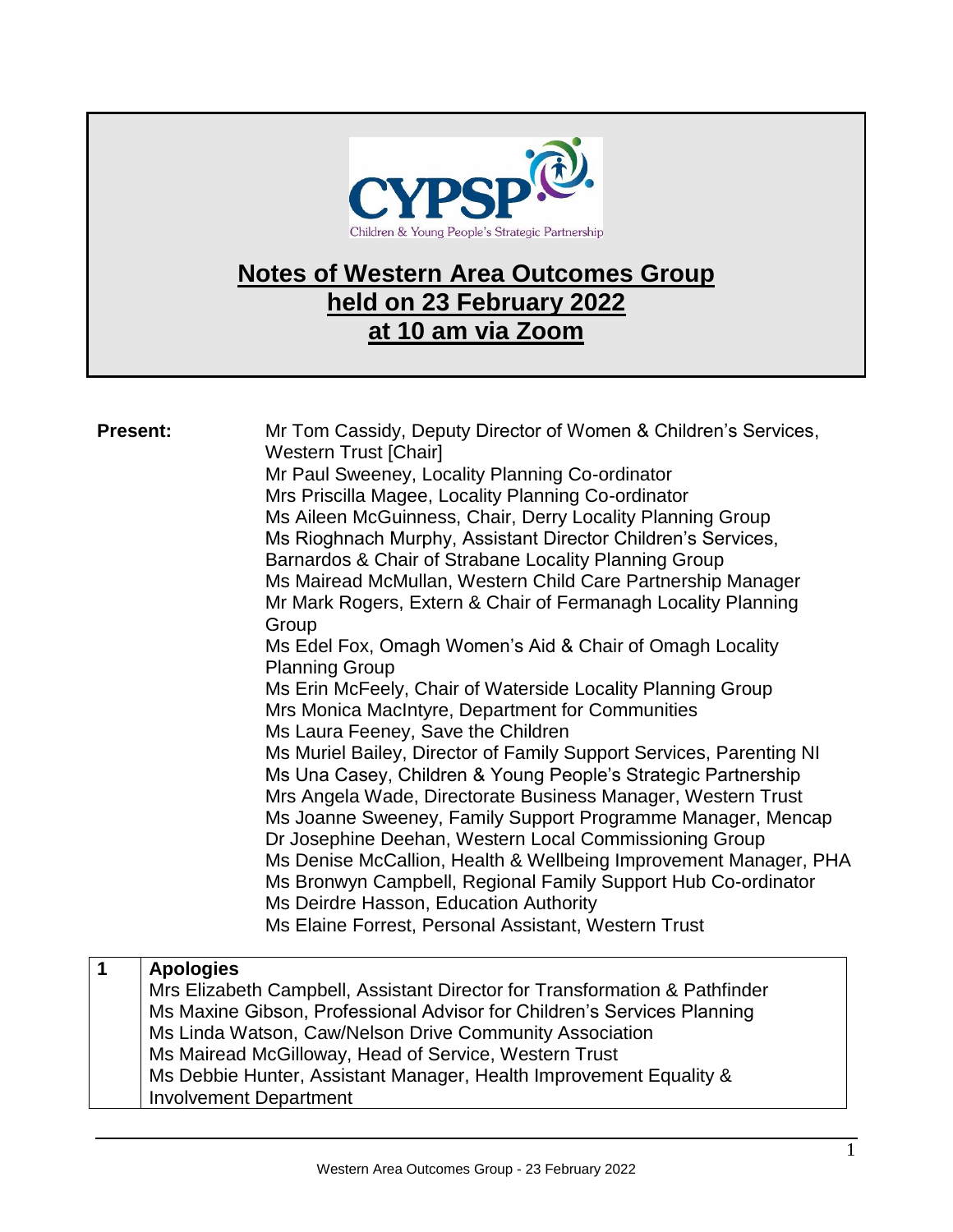| $\overline{2}$          | Minutes of the Previous Meeting held on 15 December 2021                                                                                           |
|-------------------------|----------------------------------------------------------------------------------------------------------------------------------------------------|
|                         | Minutes of the previous meeting were approved, subject to an amendment                                                                             |
|                         | regarding the misspelling of Dr Deehan's name on page four.                                                                                        |
|                         |                                                                                                                                                    |
| 3                       | <b>Matters Arising</b>                                                                                                                             |
|                         | There were no matters arising.                                                                                                                     |
|                         |                                                                                                                                                    |
| $\overline{\mathbf{4}}$ | <b>Chairperson's Remarks</b>                                                                                                                       |
|                         | Mr Cassidy thanked members for attending today's meeting and congratulated                                                                         |
|                         | Mrs Magee on her Doctorate in Childhood Studies.                                                                                                   |
|                         |                                                                                                                                                    |
|                         | <b>Update on Membership</b>                                                                                                                        |
|                         | Mr Cassidy welcomed new members and gave an update on recent changes to the                                                                        |
|                         | group as follows:-                                                                                                                                 |
|                         | Mrs Elizabeth Campbell, Assistant Director for Transformation & Pathfinder,                                                                        |
|                         | <b>Western Trust</b>                                                                                                                               |
|                         | Mr Paul Sweeney, Locality Planning Co-ordinator, Western Trust                                                                                     |
|                         | Ms Bronwyn Campbell, Regional Family Support Hub Co-ordinator, HSCB<br>$\blacksquare$                                                              |
|                         | Ms Deirdre Hasson, Education Authority<br>$\blacksquare$                                                                                           |
|                         | Ms Jane Collins, Early Years Organisation<br>п                                                                                                     |
|                         | Ms Denise McCallion, Health & Social Wellbeing Improvement Manager,<br>ш                                                                           |
|                         | <b>PHA</b>                                                                                                                                         |
|                         |                                                                                                                                                    |
| 5                       | <b>CAMHS Update</b>                                                                                                                                |
|                         | Mr Cassidy referred to the update report on CAMHS prepared by                                                                                      |
|                         | Ms Sarah McGee, Head of Service, which was included with today's meeting pack.<br>Following discussion, members felt it would be helpful to invite |
|                         | Ms McGee to a future meeting to provide a verbal update on CAMHS and ASD.                                                                          |
|                         |                                                                                                                                                    |
|                         | Ms McGuinness said it would also be helpful to have an update on MACE and how                                                                      |
|                         | it was functioning. Mr Cassidy advisd that Ms Brigid McGinty, MACE Project                                                                         |
|                         | Manager, had accepted an invite to attend the next meeting on 27 April 2022.                                                                       |
|                         |                                                                                                                                                    |
| $6\phantom{1}6$         | <b>Finance Workshop</b>                                                                                                                            |
|                         | Mrs Wade gave an update on the current procurement process and highlighted the                                                                     |
|                         | difficulty this year in trying to allocate funding to groups due to the admin burden on                                                            |
|                         | some organisations if they accepted the funding. Ms Casey reported that the                                                                        |
|                         | advertisement for small grants last year had to be sent out twice due to the low                                                                   |
|                         | uptake. She gave an update on the other Outcomes Groups spending proposals.                                                                        |
|                         |                                                                                                                                                    |
|                         | Ms McMullan said there were different processes in relation to amounts of money                                                                    |
|                         | and thresholds and would be prepared to follow up on this.                                                                                         |
|                         |                                                                                                                                                    |
|                         | Ms Murphy said funding from the Outcomes Group was desperately needed, but                                                                         |
|                         | within a week the funding had been allocated, and said she was unable to identify                                                                  |
|                         | what the impact was to families in need. She said there needed to be a                                                                             |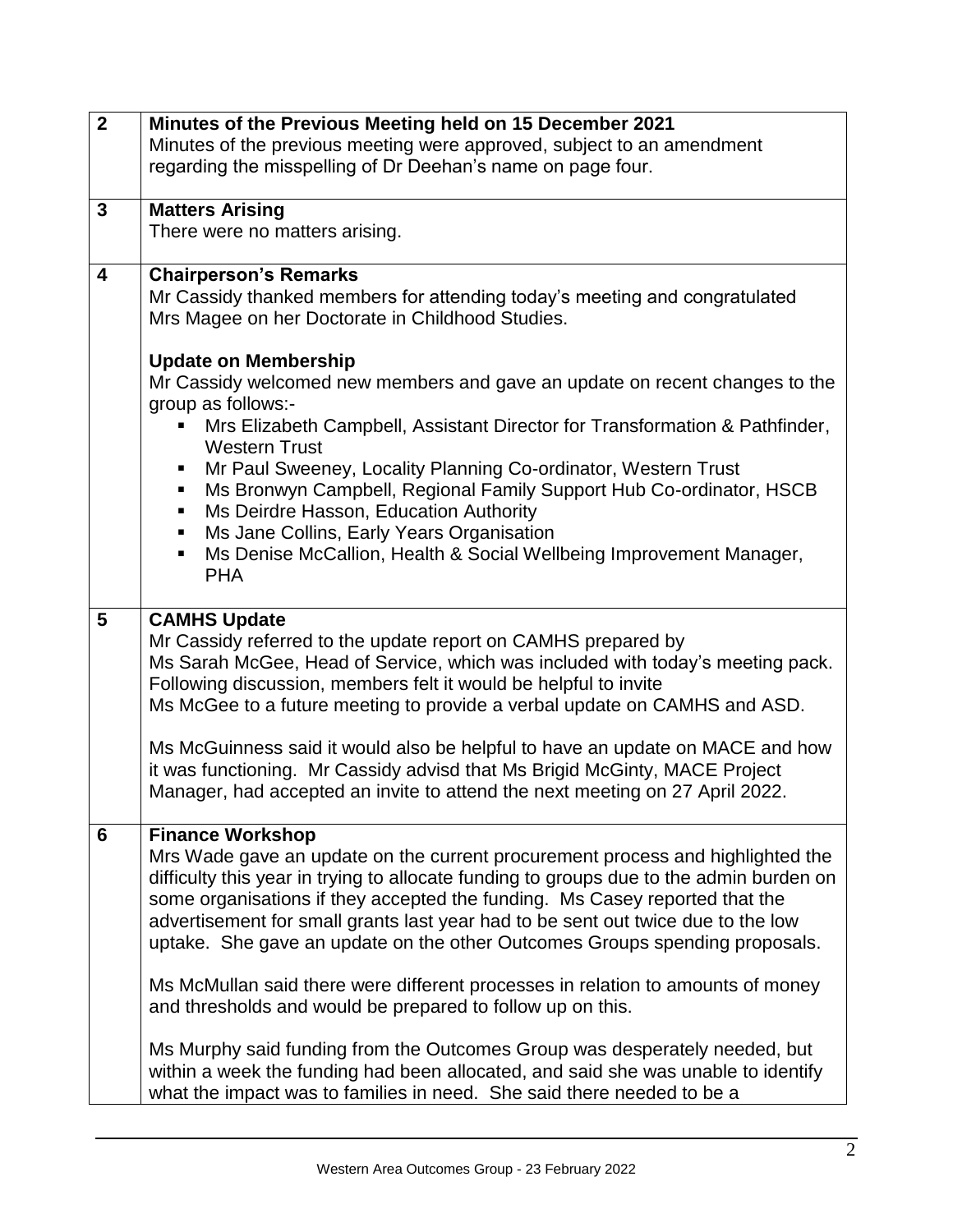measurable impact in terms of future funding. Ms McGuinness said there would be more impact if there were larger projects with more measurable outcomes. She said the group needed to listen and address issues highlighted by Locality Planning Groups.

Members agreed:-

- Administration barriers need to get funding out easily and accessibly.
- **Future funding to be utilised in a preventative way and less reactionary.**
- **More consistent approach with measurable outcomes.**
- More joined up working with partner agencies.
- **Longer term planning.**

Mr Cassidy reported that five of the top ten most deprived wards in Northern Ireland were within the Western Trust. He said it could be argued that the Western Trust area is the most deprived in Northern Ireland and Great Britain. He said Northern Ireland had a low wage economy, and the Western area was impacted by this issue.

Dr Deehan reported that Fermanagh and Omagh District Council had put an emphasis on addressing poverty and was supporting initiatives to reduce its effects. Mrs Magee referred to the Anti Poverty Strategy which pointed to the West of the Province being more deprived than Belfast. Ms Forrest to forward members the link for the strategy.

Mrs Magee said she believed there should be a model around adults, similar to the Family Support Hubs and said it would be interesting to hear from Mrs Campbell at a future meeting regarding the work being taken forward by Pathfinder.

Ms McFeely said the current theme was poverty and a more joined up response from a number of strategic partners was required. She said consideration needed to be given on how to develop a more sustainable food system. Ms Campbell agreed to provide a breakdown of figures for the Western Trust from the regional financial support requests.

Ms McCallion said the group needed to be cautious about procurement timescales and manage reality and expectation. She agreed to undertake some scoping to see what would have the best impact.

Three Priority Areas:-

- *All children and young people have the best start in life and are emotionally and physically healthy.*
- *All children and young people are safe and their welfare is promoted within their homes, schools and communities.*
- *All children and young people are supported to thrive and achieve their potential.*